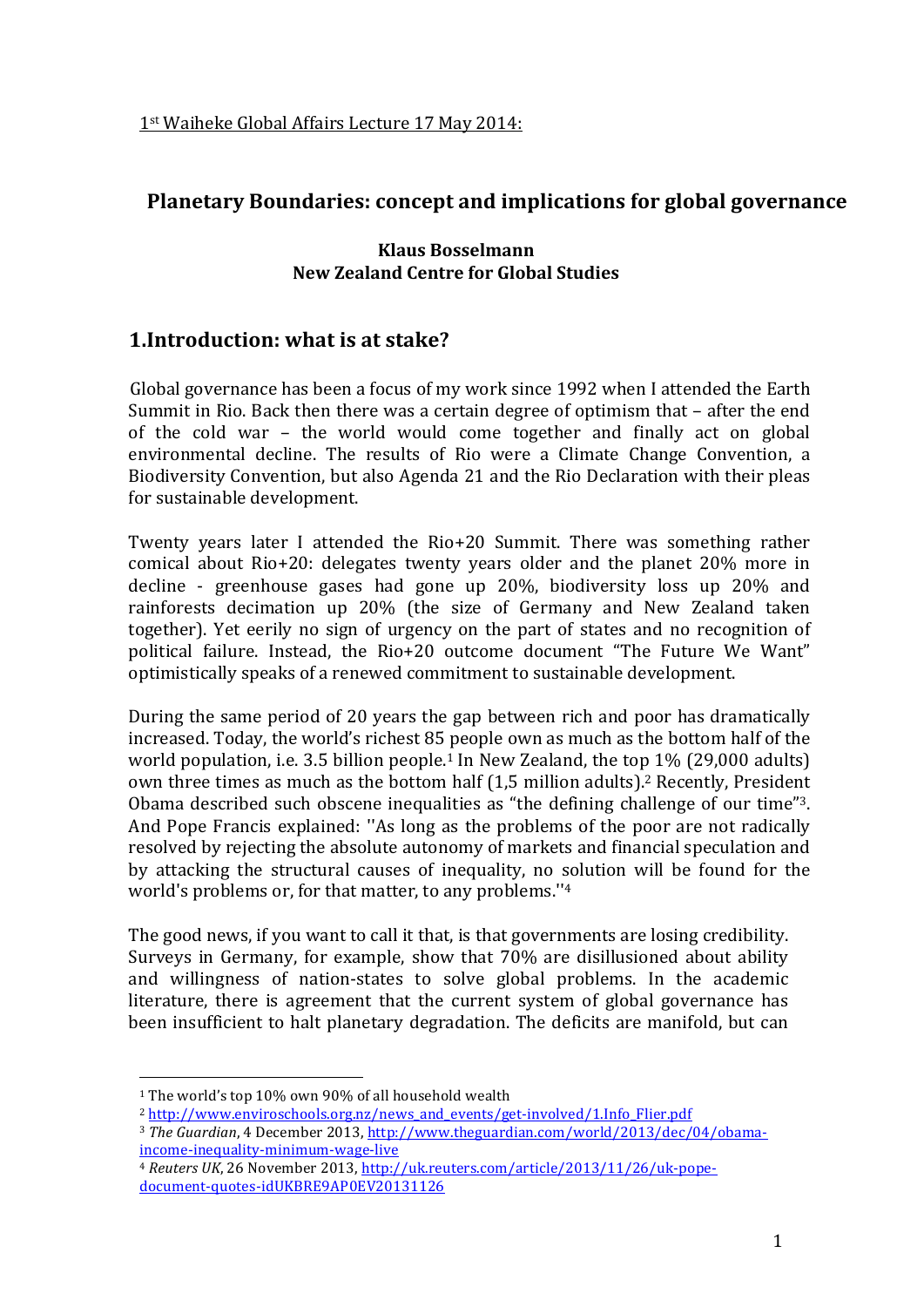be summarized as a failure of the state-dominated system of international law to recognize the severity of threats to human survival and social security.

Such threats include run-away climate change, irreversible biodiversity loss and collapsing ecological systems and their impact on our lives. Already, the impacts of planetary degradation are felt as a general decline of human well-being, life quality, living standards and wealth. Considering the additional failure of states to control financial markets and global corporate power, there is a real risk of collapse of civilization.

I believe that any prospects for effective global governance rest on two preconditions.!

The first precondition is **recognizing the severity of the situation** the world is in. While we can assume that many political leaders are genuinely concerned about, at least, some global threats, they continue to isolate them from each other and from their underlying causes. Instead, they focus on issues that can be managed pragmatically and within the dominant growth paradigm with environmental protection at its periphery. In other words, states and their representatives continue to ignore the severity of the problem. The first step, therefore, is a halt to pragmatism, accept the systemic nature of global threats and start to think about solutions from there. This would in itself install a sense of urgency that actions under the current system of international law and governance appear to be missing.

An equally important second precondition is to realize, and act upon, the **inherent limitations of the current system of global governance.** Historically, international law has evolved around the notion of absolute state sovereignty. State sovereignty continues to be relevant with respect to "traditional" challenges of safeguarding peace and the autonomy and welfare of citizens. However, absolute sovereignty is a myth in a totally interdependent world. Yet states and their representatives (PMs, governments, international negotiators) continue to put national interests over global interests, no matter how damaging this behavior is for their own sovereignty. This phenomenon has been called the "sovereignty" paradox<sup>"5</sup>. States, notably their leaders, are losing policy-making sovereignty precisely because they hold on to conventional strategies of pursuing the "national" interest" over any other concern.

New Zealand is a good example. Our Government is losing its policy-making sovereignty by blindly accepting, even promoting the spreading of uncontrolled markets. Free trade agreements such as the Transpacific Partnership (TPP) carry the risk of undermining social and environmental security, i.e. the main concern and justification for national sovereignty. Yet, TPP commitments are seen as much more important than, for example, climate or biodiversity commitments. Staying passive here or being a "fast follower" (as John Key put it) can heavily backfire: our 'green clean' image will be lost even faster as we sacrifice social and

!!!!!!!!!!!!!!!!!!!!!!!!!!!!!!!!!!!!!!!!!!!!!!!!!!!!!!!

<sup>&</sup>lt;sup>5</sup> Inge Kaul, press release 23 February 2014 re. *The Governance Report*, Hertie School of Governance (UOP 2014) http://www.governancereport.org/media/news/the-sovereigntyparadox/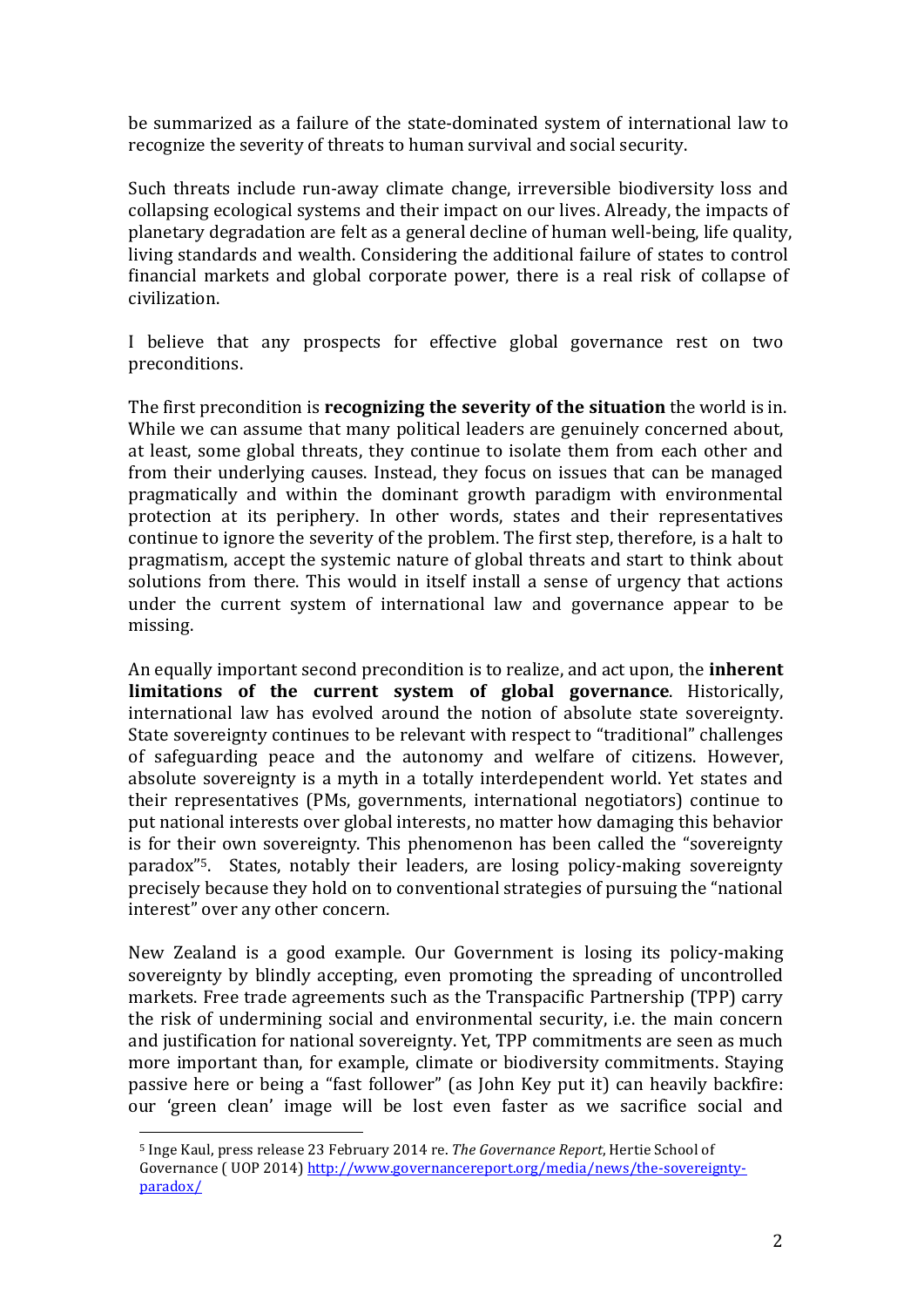environmental security at the altar of free trade and investment protection.

At the heart of the "sovereignty paradox" is the belief that global markets are more important than the global environment, known as the *global commons* that we all depend on. Markets are perceived as real and directly important to business and society. The global commons, on the other hand, are perceived as abstract and unrelated to markets, hence of no immediate importance. In other words, economic rationality trumps ecological wisdom. The paradox here is that this logic may help solving immediate or mid-term problems, but at a huge cost as it will eventually cause the demise of the human species.

To correct this logic, a number of things need to happen and I will only hint to a few.

First, what's in the <u>name</u>? "Ecology" is a composite term of Greek *oikos* (house) and *logos* (foundation, spirit) and refers to the foundations of the house, while "economics" (*oikos* and *nomos* = measure, norm) merely describes the means for building the house. Surely, the foundations need to be in place before the house itself can be built.

Second, the current education system puts far too much emphasis on short-term thinking and market-relevant skills. The sustainability and global citizenship approach has yet to be fully recognized in schools and universities.

Third, our law and governance system is geared to prop up private property rights over public common goods. A sustainability approach would give priority to the protection of the (natural and cultural) commons.

Basically, we now need to pause and take a 'constitutional moment' for the global governance of our natural world and the vital Earth systems. Without such a constitutional moment everything else is rendered meaningless.

We need governance that urgently delivers on three key objectives, i.e.

-recognition of Earth systems as a governance-determining reality;

- legal principles underpinning Earth systems governance; and

- new institutions.

So let me discuss these three objectives.

### **2. Planetary boundaries**

The concept of planetary boundaries (PB) has attracted a lot of attention. It looks at the ways in which the Earth sustains life and how the global impacts of human activities can result in sudden, even catastrophic changes to the very air we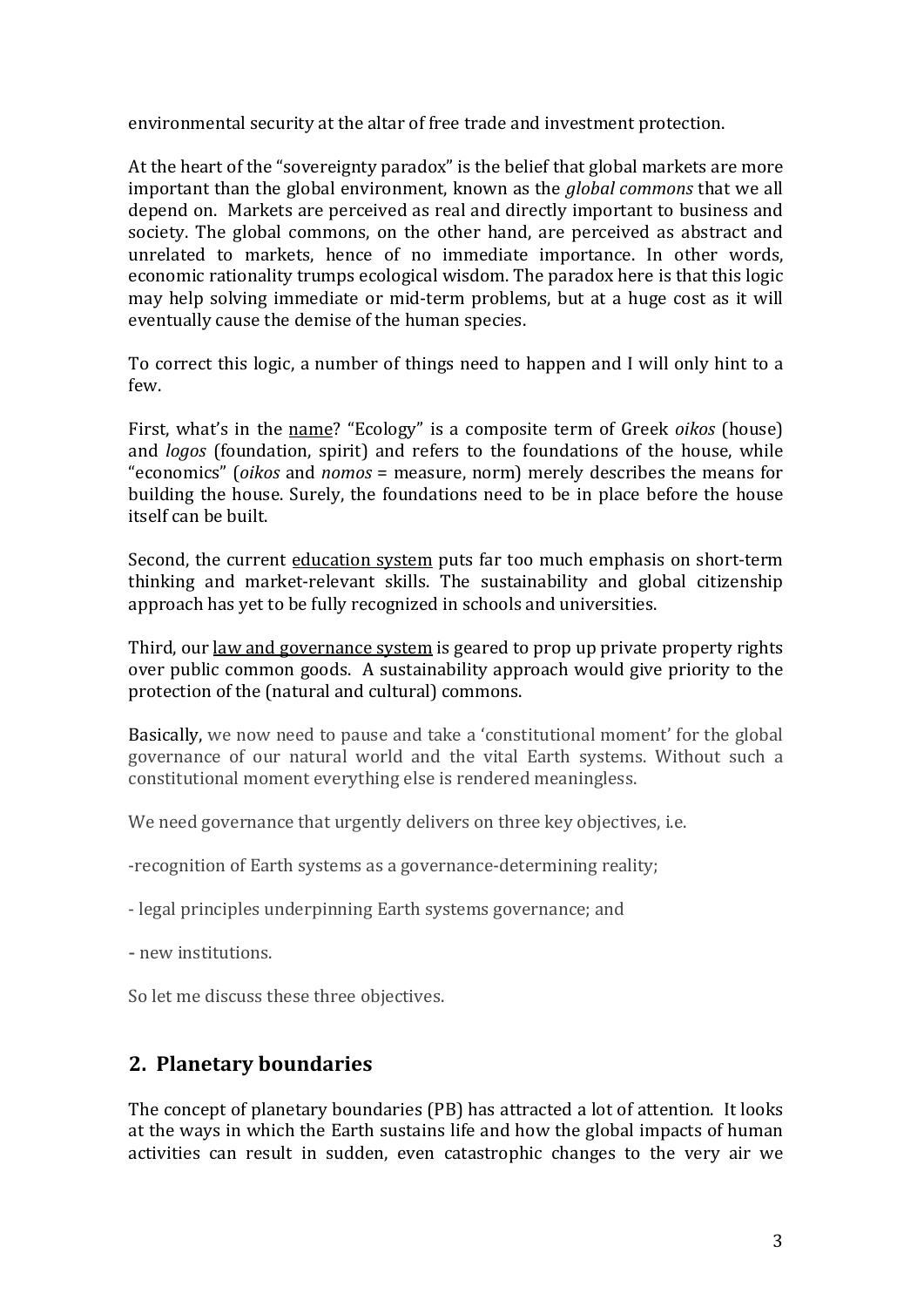breathe, the water we need and the ecosystems that support all life.<sup>6</sup>

Scientists now believe that human activities and trends - such as our dependence on fossil fuel use, increasing industrialisation of agriculture and further exploitation of natural resources – threaten to cause abrupt, irreversible environmental changes at a planetary scale; changes which would jeopardise the Earth's life-support system and the ability of human societies to survive.

The planetary boundaries concept argues that it is vital to carve out and defend a *'safe operating space for humanity'* by identifying thresholds within which human activities can develop. Nine Earth system processes have been identified by scientists where the setting of quantifiable boundaries would stop humanity going beyond the planet's biophysical limits. Beyond these thresholds we are at serious risk of major ecological collapse and potential social disaster. According to a growing consensus of scientists, these thresholds are "non- negotiable" planetary preconditions that humanity needs to respect"; they are our biophysical planetary thresholds and we cross them at our peril.

The nine planetary boundaries identified by a group of 29 scientists in 2009<sup>7</sup> are: (1) climate change; (2) stratospheric ozone depletion; (3) ocean acidification; (4) rate of biodiversity loss; (5) interference with the nitrogen and phosphorous cycles; (6) global freshwater use; (7) change in land use; (8) chemical pollution; and (9) atmospheric aerosol loading. Evidence indicates that the thresholds for three of these – climate change, biodiversity loss and the nitrogen cycle – have already been crossed, and we are getting dangerously close to others.

For example, the production and use of nitrogen and phosphorous highlight a perfect storm facing humanity. On the one hand, both are necessary for boosting agricultural productivity throughout the world and dealing with increasing demands for food and energy. On the other hand, the global growth in food and energy consumption is having serious adverse effects on the Earth's systems. In addition, the currently unequal and inefficient pattern of production and use of nitrogen and phosphorous results in both environmental degradation and an inability to deal with the chronic hunger and nutrition affecting many developing countries.8

Many scientists argue that by recognizing and establishing quantified planetary boundaries this gap in global governance can be plugged.

The planetary boundaries concept is not without its critics, and the authors have themselves acknowledged that it is based on "rough first estimates... large

!!!!!!!!!!!!!!!!!!!!!!!!!!!!!!!!!!!!!!!!!!!!!!!!!!!!!!!

<sup>6</sup> http://planetaryboundariesinitiative.org/

<sup>&</sup>lt;sup>7</sup> Rockström, J., Steffen, W., Noone, K., Persson, A., Chapin, F.S., III, Lambin, E.F., Lenton, T.M., Scheffer, M., Folke, C., Schellnhuber, H.-J., Nykvist, B., de Wit, C.A., Hughes, T., der Leeuw, van, S., Rodhe, H., Sorlin, S., Snyder, P.K., Costanza, R., Svedin, U., Falkenmark, M., Karlberg, L., Corell, R.W., Fabry, V.J., Hansen, J., Walker, B., Liverman, D., Richardson, K., Crutzen, P., Foley, J.A., 2009. A Safe Operating Space for Humanity. *Nature* 461 (2009), 472–475.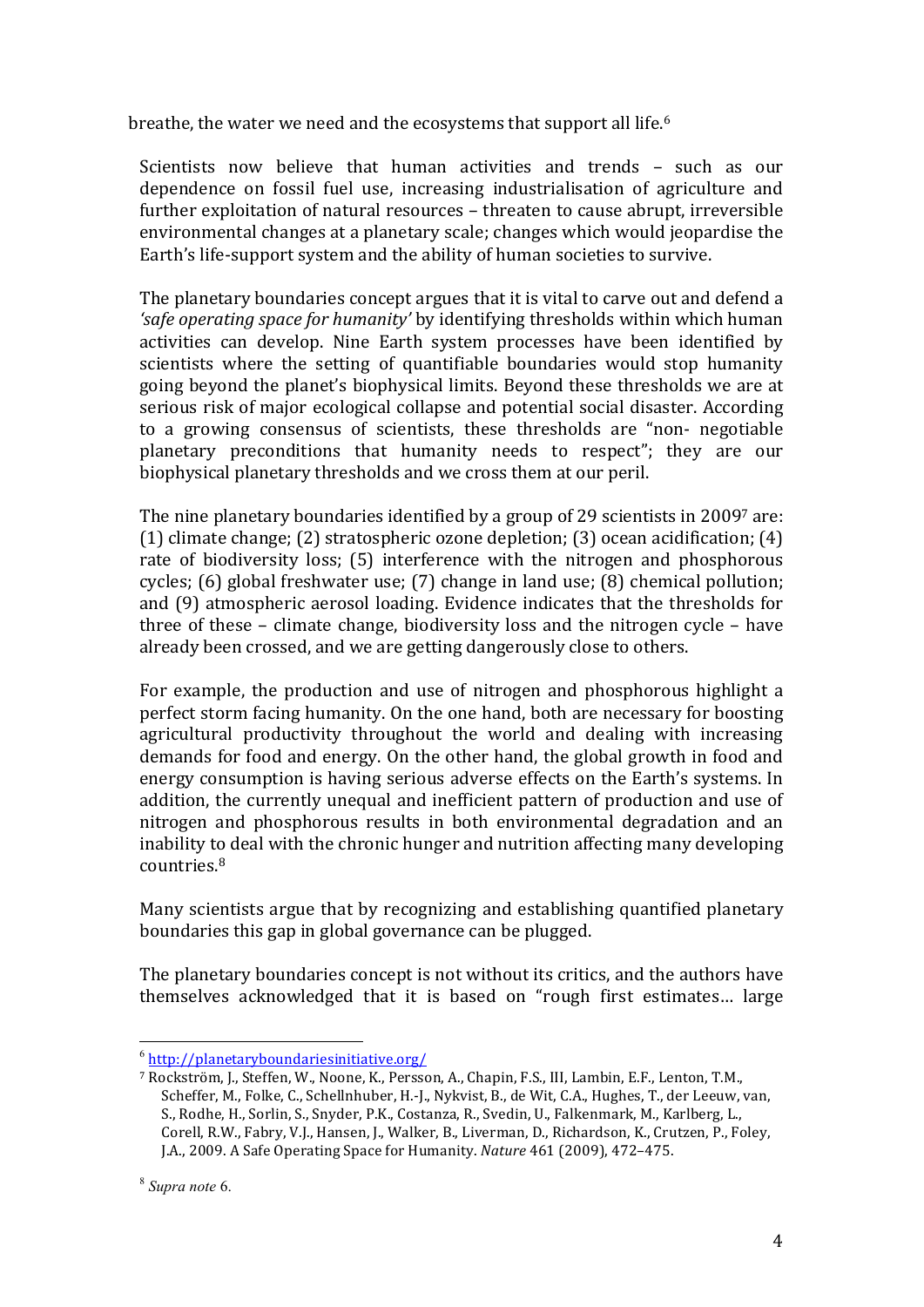uncertainties and knowledge gaps". I agree with (our NZCGG Board Chair) Adrian Macey who last week at our first conference in Wellington summarized his assessment of Planetary Boundaries as a "simplifying, easily understood" concept "based on sound science" and therefore useful for the purposes of global governance.

## **3. Legal principles underpinning Earth system governance**

Existing state-centered global governance should be reviewed through the lens of planetary boundaries to identify and address failures to safeguard Earth systems. This was the purpose of the Draft Declaration on Planetary Boundaries that a group of scientists and lawyers (Planetary Boundaries Initiative<sup>9</sup>. PBI) prepared for the Rio+20 Summit in 2012. This Declaration provides a legal framework for global governance respecting Planetary Boundaries. I did not meet with the PBI during the Rio+20 meetings, but they made contact shortly thereafter and asked me for ideas how existing international environmental law can be further developed.

My own work has focused on the principle of sustainability defined as the preservation of the integrity of Earth's ecological systems. Let me explain this a bit further.

The concept of **ecological integrity** has its origins in the 1972 US Clean Water Act and in the 1974 Great Lakes Water Quality Agreement between Canada and the United States. It has since been used in conservation legislation in North America and Europe, but not in New Zealand.

We can say, however, that the Resource Management Act 1991 with its purpose description in Section  $5(2)$  comes close to it if understood correctly (as was the case back in the mid 1990s). We can also find express reference to the integrity concept in annual reports of the Department of Conservation. Until 2008, DoC consistently described the central objective of its work in this way:

"The aim is to, as far as possible, maintain or restore marine, terrestrial and *freshwater sites on public conservation lands and waters to a healthy, natural functioning condition. This condition is described as 'ecological integrity'."* 

However, with the incoming National government the annual reports have shifted to utilitarian language. References to 'ecological integrity' have been replaced with the notion "environmental, social and economic benefits from functioning ecosystems"<sup>10</sup>.

The concept of ecological integrity is well known in international environmental law. In fact, no less than 23 international soft and hard law agreements contain specific reference to this concept. The first of such agreements was the Convention on the Conservation of Antarctic Marine Living Resources adopted in

!!!!!!!!!!!!!!!!!!!!!!!!!!!!!!!!!!!!!!!!!!!!!!!!!!!!!!! <sup>9</sup> *Ibid.*

 $10$  Outcome statements in the Annual reports 2010-13.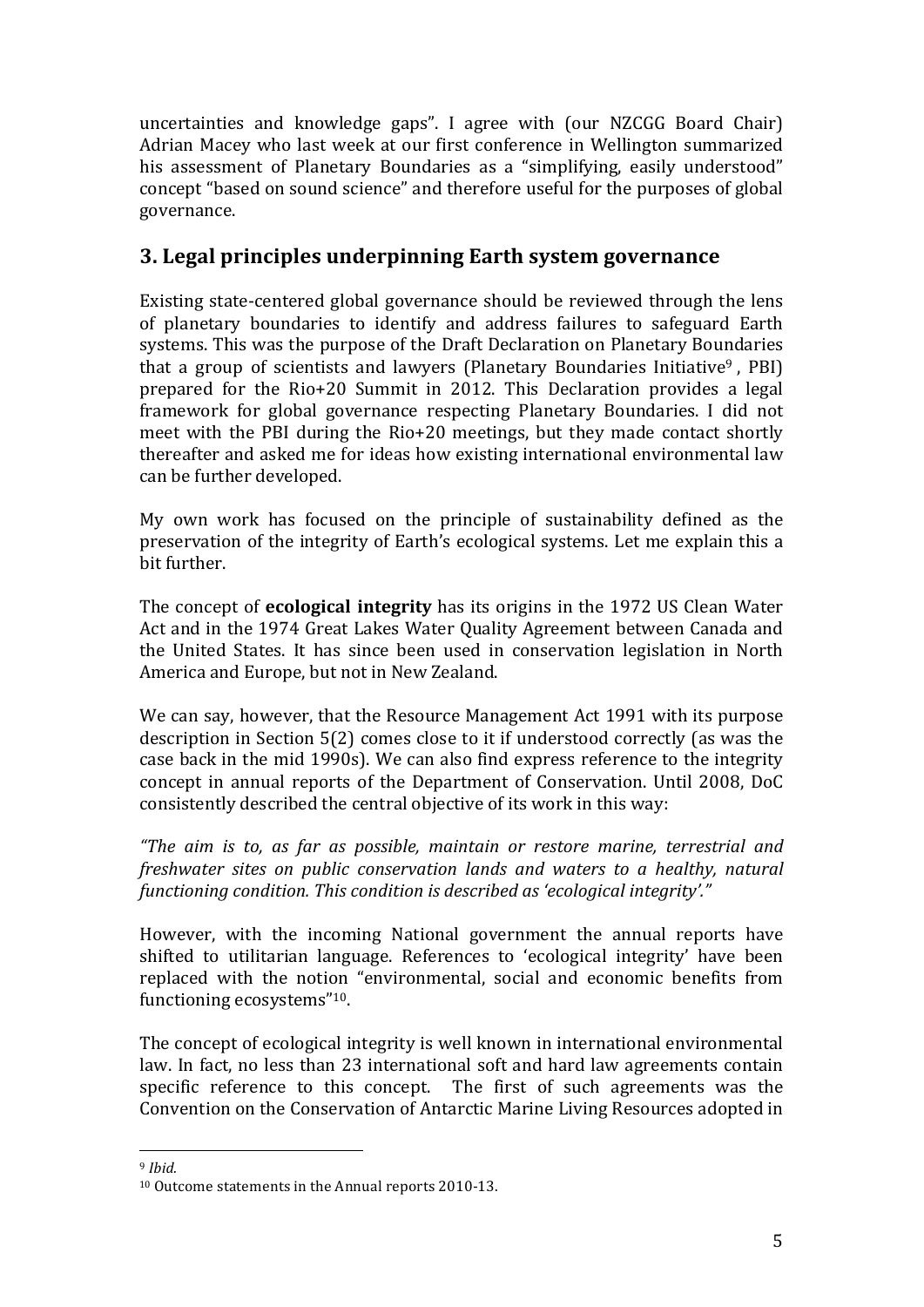1980, which recognized in its preamble, the importance of "protecting the integrity of the ecosystem of the seas surrounding Antarctica". Another example is the preamble of 1992 Rio Declaration on Environment and Development which calls for "working towards international agreements which respect the interests of all and protect the integrity of the global environmental and developmental system". Then Principle 7 of the Rio Declaration: "States shall cooperate in a spirit of global partnership to conserve, protect and restore the health and integrity of the Earth's ecosystem." This is repeated in key documents such as Agenda 21 or the 2002 Johannesburg Declaration. Even the 2012 Rio+20 outcome document The Future We Want, widely perceived as unambitious and weak, calls for holistic and integrated approaches to sustainable development to guide humanity for restoring the health and integrity of the Earth's ecosystem (II. 40.).

Governments have conveniently forgotten that the famous 1987 Brundtland Report described the "integrity of the natural system" as the basic condition for "the survival of life on Earth" and that this is the core idea behind sustainability as a prerequisite for development.  $11$  In other words, sustainable development was never meant to be just a hotchpotch of economic, social and environmental policies to somehow produce development that is sustainable. The lead author of the Brundtland Report, Jim McNeill, who I spoke with in Canada earlier this year, is adamant that there is a hierarchy behind the concept of sustainable development: ecology first, then society, then economy (i.e. the so-called "strong sustainability" approach).

It was the failure of the Brundtlandt Report to turn the thinking of governments in this way that caused its key members, Jim McNeill and Maurice Strong, to promote the idea of an Earth Charter as an exercise of completing "unfinished" business". At the 1992 Earth Summit, Prue Taylor and I negotiated the first version of an Earth Charter and were involved in the following process until the Charter was adopted in the Peace Palace in The Hague in 2000. The core of the Earth Charter is ecological integrity as a fundamental principle for global governance. This principle is accompanied by the general duty of "respect and care of the community of life" and the two more traditional and well-established principles of "social and environmental justice" and "democracy, non-violence and peace".

The Earth Charter is the first international document exclusively negotiated by civil society and represents a global consensus across all cultures, religions and societies never achieved by states. You could call it a constitution of the world's people (not states). The Earth Charter has been endorsed by a number of states and many thousands of organisations, local communities, universities and so on.

The Planetary Boundaries Initiative commissioned a report that I wrote together with my PhD-student Rakhyun Kim for a Symposium last September in

<sup>&</sup>lt;sup>11</sup> Report of the World Commission on Environment and Development, Our Common Future, Part I.1.A.I: "Nature is bountiful, but it is also fragile and finely balanced. There are thresholds that cannot be crossed without endangering the basic integrity of the system. Today we are close to many of these thresholds; we must be ever mindful of the risk of endangering the survival of life on Earth."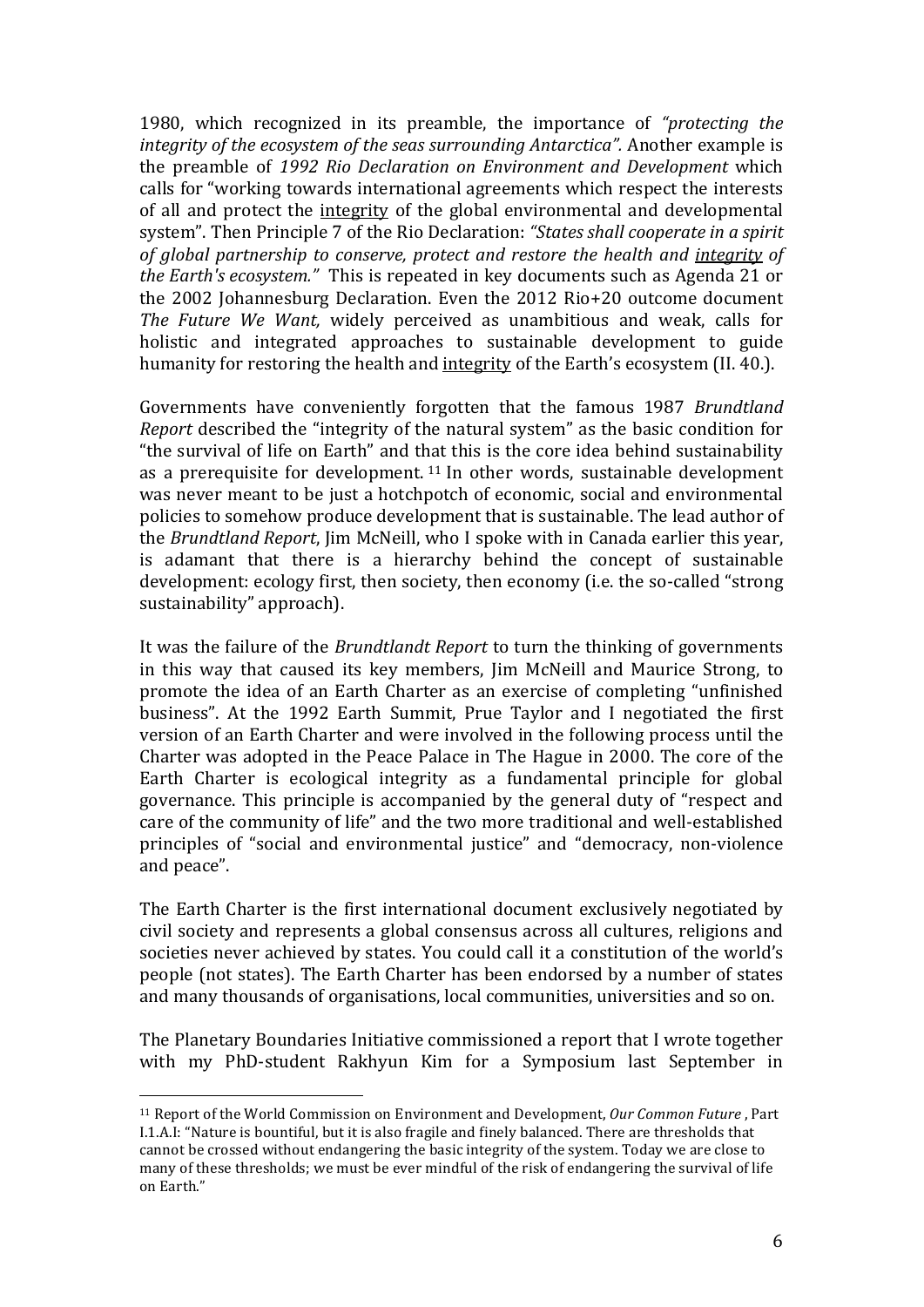### London.12

So the planetary boundaries movement and the ecological integrity movement came together. As a result of this Symposium I was invited to draft a concept for a joint initiative of global civil society networks that aims for UN institutional reform. Here are the main points of my proposal called "Earth governance"<sup>13</sup>:

- (1) **Planetary boundaries** assume a "safe operating space for humanity". Operating within a safe space, however, requires a positive idea or objective to guide human activities. This objective is the preservation and restoration of the integrity of Earth's systems (**ecological integrity**). Understood in this way, the principle of sustainability has content and sustainable development becomes meaningful.
- $(2)$  Caring for the integrity of Earth's systems requires a deep sense of **guardianship or trusteeship**. Governance of any form and at any level will only be successful if exercised as trusteeship for the commons and for people living today and in the future.
- (3) Governmental arrangements at UN level, national and local levels need to be (re-)defined as **trusteeship institutions**, especially with respect to the global commons, i.e. the Earth's oceans, atmosphere, biodiversity and polar regions.

The final report on this project will be received by the recently established Scientific Advisory Board to the UN Secretary General for further action within the UN system. Participants in this project are the Planetary Boundaries Initiative, the Stockholm Resilience Centre, the Earth Systems Governance Project, the Global Ecological Integrity Group, the Earth Charter Initiative, the IUCN World Commission on Environmental Law - and the NZ Centre for Global Studies here on Waiheke.

# **4. From the global to the local and back again**

!!!!!!!!!!!!!!!!!!!!!!!!!!!!!!!!!!!!!!!!!!!!!!!!!!!!!!!

This takes me from the heights of global governance back to the safe grounds of Waiheke. What can we do here on Waiheke Island? A lot. Most importantly, global governance isn't something happening somewhere out there, but everywhere including where we actually live. Think globally, act locally still has its full meaning and arguably is the key for global governance. In fact, Waiheke's incredibly creative, diverse, yet close-knit community is a breeding ground for global ideas and initiatives.

One of these is the idea of becoming a UNESCO Biosphere Reserve. There are currently 610 Biosphere Reserves in 117 countries, but none yet in New Zealand.

<sup>&</sup>lt;sup>12</sup> Kim, R. and Bosselmann, K., International Environmental Law in the Anthropocene: Towards a Purposive System of Multilateral Environmental Agreements, 2 (2013), *Transnational* 

*Environmental Law, 285-309. 13 Bosselmann, K., <i>Earth Governance: Trusteeship of the Global Commons*, Draft Project Proposal, April 2014 (unpubl.).